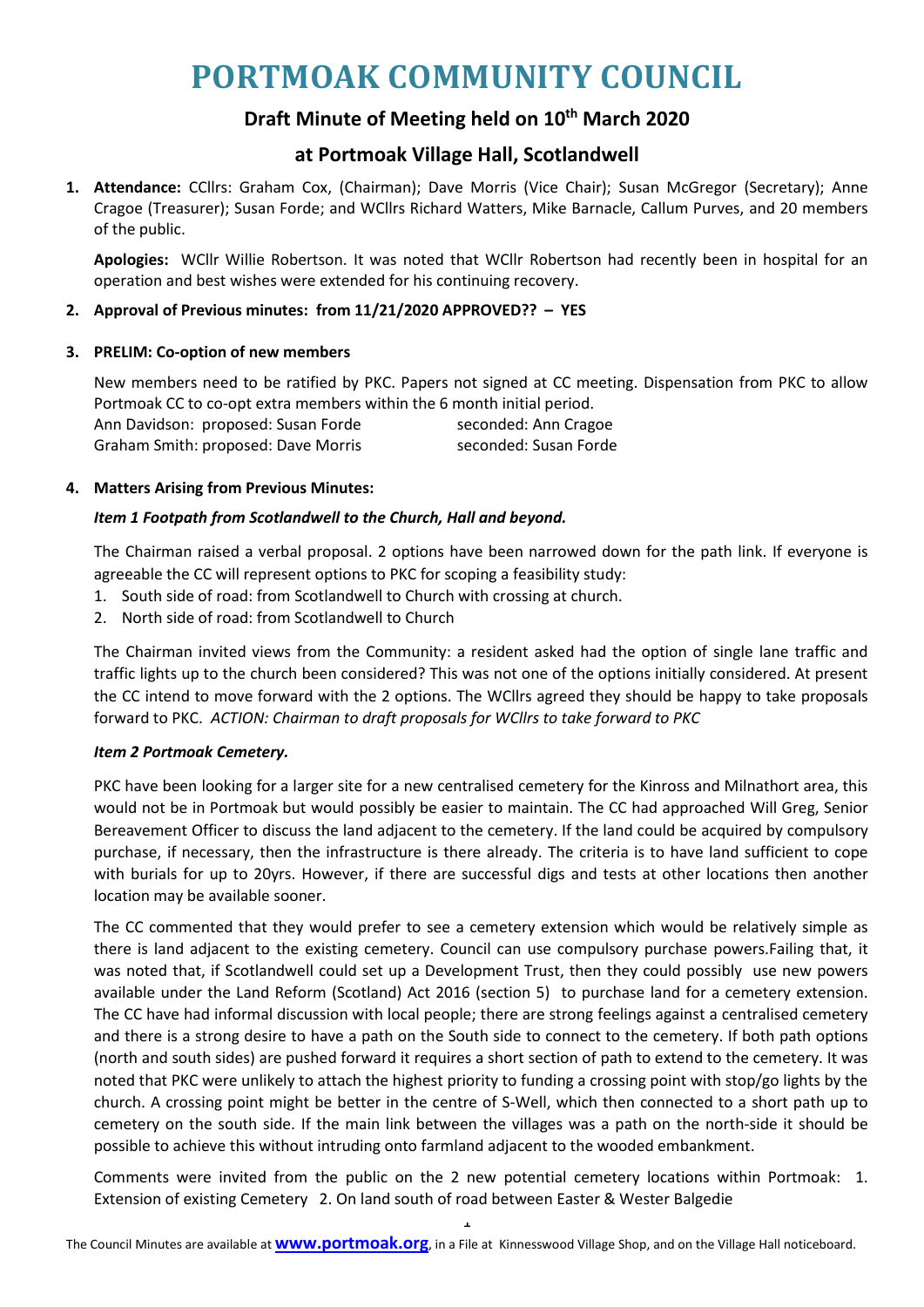WCllr MBarnacle said WCllrs have a common policy that we prefer local cemeteries to be extended rather than centralised. *ACTION: Proposal scope to opportunities. Return to Community for comment*

#### *Item 3 Rural Transport.*

WCllr MBarnacle explained his main objective is to establish the Kinross-shire group. Main reason for delay is that Milnathort does not have a rep. WCllr Barnacle will attend Milnathort CC meeting and try to ask them to put forward a representative and then call another meeting. The point of group is to establish a small local service that complements other services. The CC commented that the services do require integration. Members of the public commented that the bus timings are not good in Kinross; there is not enough time to do basic errands between the buses, or there are hours and hours stranded in Kinross. Also, that the morning 201 time has changed and now gets to Milnathort after X56 for Perth departs. Another person pointed out that also young people need access to training and courses etc. and perhaps it would be useful to work with schools for input in that area. Fewer buses mean extra cars on the road. WCllr CPurves agreed one deficiency was the approach letter had not been taken up by younger people. The High School had been asked for representation. *ACTION: WCllr MBarnacle to attend Milnathort CC meeting then call another meeting Transport meeting.*

#### *Item 4 Loch Leven Water Quality.*

The Chairman commented that the phosphate level is very high at present. WCllr W Robertson was leading this and proposing an embargo on building in the local area.

WCllr R Watters explained there was telemetry added at the sewage works in Kinross and he has been trying to get hold of figures. The big questions are around when mixed sewage and road drains overflow at the sewage works into the water courses this has an effect on the phosphates. In the last survey (approx. 2 yrs ago) largest concentrations were coming out of the South Quaich. In 2019 there was a blue green algae bloom. In May-June 2019 there was very good clarity in the water. Scientists are monitoring the situation and it will be interesting to see what happens in 2020 following the stormy weather. People who work on the loch say the clarity is very good and fish levels are high. However, it would be good to see the drains separated so sewage and rain water were not going in to the same conduits, but in old drain systems this is difficult to ascertain.

WCllr MBarnacle had made a couple of points in newsletter last month one thing highlighted was items for discussion on working group Environment policy 7 which covers Loch Leven. On WCllr W Robertson's point on phasing we should be looking at that to see the cumulative effect of housing.

The CC commented that there were areas that were land with grass and are now tarmacked with all the building, there is no mitigation for covering land with houses and tarmac and what happens to the run off.

A local resident commented: how often is the water monitored? WCllr RWatters commented the hydrological centre in Edinburgh pay for daily tests for algae bloom and phosphates at different places around the loch. The hydrology data may be available weekly and the science is the key to what is happening locally. The loch is very heavily monitored. Another resident commented that any house built has to have a SEPA assessment. It should be simple to ask for a SEPA assessment. Another member of the public countered that Hydrology had previous told WRobertson they hadn't done monitoring for a long while. SEPA sent a huge spreadsheet that was difficult to read. They take samples regularly at outfall of loch, but not anywhere else. Spreadsheets were sent to Dalkeith Hydrology but no response yet. Scottish Water should be monitoring but they had also replied with a spreadsheet. The question is that in extreme overflow situations there is a lot of sewage going into the loch. That all said, SEPA's spreadsheet also stated they were not certain the info. was accurate. A member of the public commented that the loch has been absorbing phosphates for years from housing, agriculture and the Mill in Kinross. If the sewage system is broken there is a problem that needs dealt with immediately. *ACTION: This item will stay on the agenda for next month.*

#### *Item 5 Balgedie Toll VAS.*

Despite the CC requesting the Wester Balgedie VAS signs and receiving confirmation from PKC that they had been added to budget request list, WCllr CPurves confirmed that the request had not in fact been on the list. CPurves has now requested VAS signs and they are confirmed on PKC list. All financial budget has been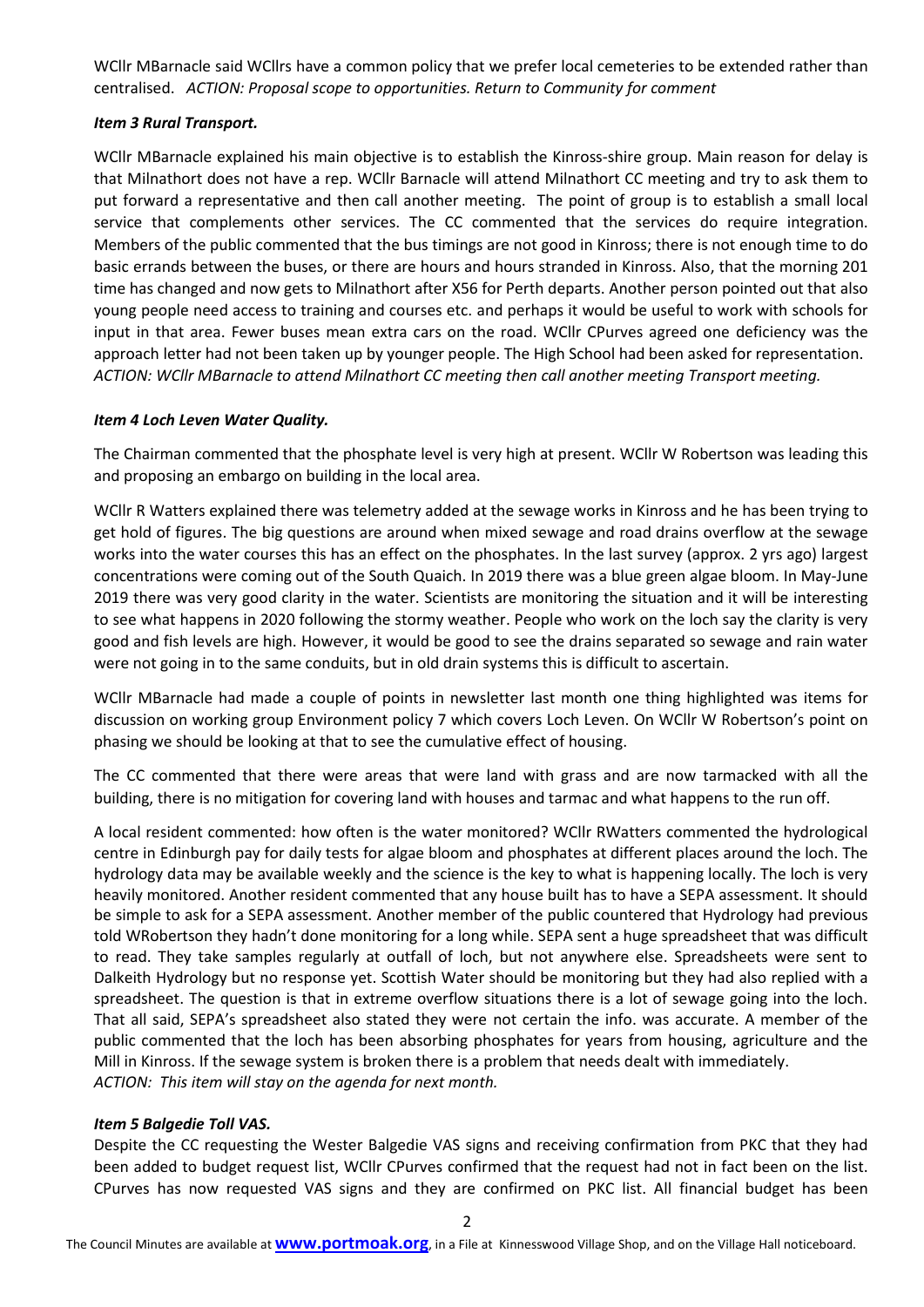allocated. There is no further allocation for VAS signs. Potential in June budget that more money could be allocated and signs progressed. CPurves said there is a forthcoming meeting for road safety projects regarding measuring ranking, to see what the allocation is. This will become available on-line for transparency. And the Heart200 will be considered as an additional road safety concern. Question also on A911 re: side gulley creation. PKC are in discussions about moving drains to the side where 80% of the ironwork is on the road.

#### *Item 6 Kinnesswood Road Safety Action*

20MPH speed limit: trial has now started. The signs have been changed. VAS signs have been switched off pending re-setting from 30 to 20 mph. Speed surveys will be repeated.

The Chairman opened the discussion up to public. Any other ways to introduce road safety in Kinnesswood? e.g. build outs or traffic calming. A member of the public raised concerns that for the school children waiting for the high school bus the space to queue up is really narrow and congested (with people). Was there any way to create a better space for them? The CC commented that a pull-off for the buses is part of what the CC were trying to secure. Now that the shop is continuing to be run in-situ, for the time being, the issues associated with closure seem to be less pressing. The issue of road safety in the village continues: an incident had been witnessed outside Kinnesswood shop with two vans approaching at speed in opposite directions, one van mounted the pavement but still collided with the other van, with the wing mirrors smashing together. A temporary solution is required to be put in place the day that the shop closes and moves to the opposite side on the road, into the garage, before a permanent solution is put in place in due course.

#### **5. Reports:**

#### a. **Police: no representatives from the Police were in attendance.**

1) Local Report

The Chairman commented that there seems to have been an increase in the amount of local crime. Also that reporting was occasionally inaccurate. The Secretary commented that in correspondence with Police Command this week, suggested there had been a change of local Police Representative. *ACTION: Secretary to follow up with Police as to new representative and arrange attendance at future CC meetings.*

2) Area Commander Bulletins: 13th Feb, 20th Feb, 4th March 2020 (CIRCULATED).

#### b. **Planning: to include:**

#### **1. New applications:**

#### *(a) Forestry proposal, Stevens Field: application – on public registeruntil 18/03/20 www.scottishwoodlands.co.uk/public-consultations/ password is: pTr3mulu515 (case sensitive)*

A consultation request had been received from Scottish Woodlands regarding a forestry creation scheme at Stephens Field in Kinnesswood. on behalf the landowners, A&J Stephen. The scheme is to plant about 6 hectares of woodland, covering most of Stephens Field, excluding the area on which A&J Stephens have previously applied to build a house. Purpose of the woodland to enhance biodiversity, lock in carbon, provide commercial woodland, improve landscape and enhance public access.

The CC have prepared a draft response which was outlined to the attending public: the draft comments how important Stephens Field is to the community, and there have been previous efforts to bring the whole of Stephens Field into community ownership, this being a planning requirement attached to the final phase of the Whitecraigs housing development. This is an area of ground which is expected to be of interest to the Kinnesswood Development Trust. This is a forestry consultation, not a planning application, but also subject to local community consultation under forestry regulations and grant aid requirements. The CC are not opposed to some planting of trees in Stephens Field, over a long period of time, in low density and preserving views. But there are other sites around the area that could be better for woodland creation and fast growing species. The CC would be opposed to planting in ways that would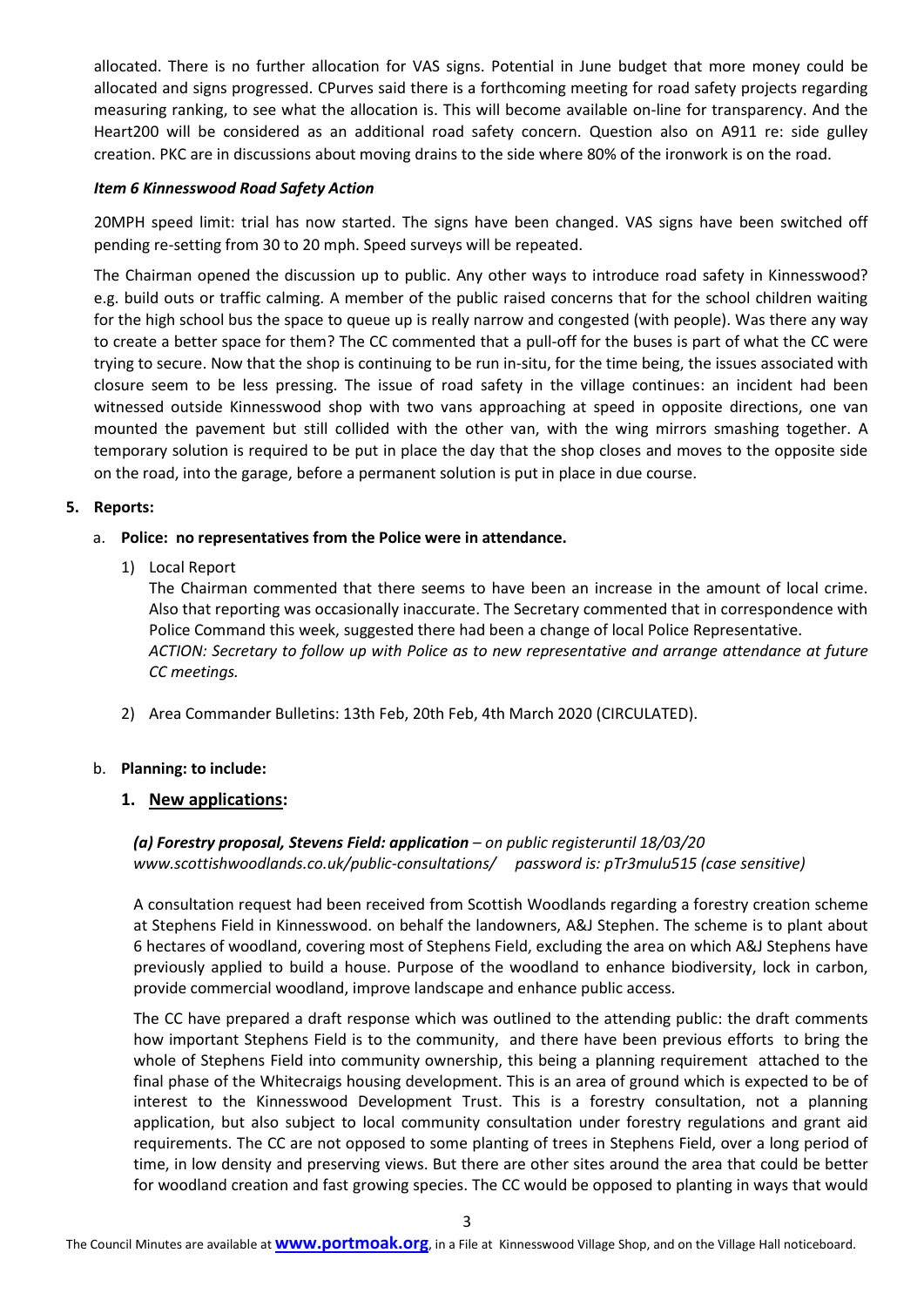obscure views from Michael Bruce Way, a Core Path. Views would be obscured by growing of sitka spruce and other species. Further the plans outline extensive gorse removal proposed. The path networks are likely to be extended by the community in future and existing plans do not show the full extent of the existing network or future possibilities.

Comments from the public included the unanimous view that commercial woodland development, involving dense planting, closed canopy forest and timber extraction, was not appropriate in such a location where amenity values were so important. There was support for a KDT purchase of the whole site. Mention was made of the value of non-wooded habitats on the site and the need to maintain its "open" character. Views varied as to whether no future planting should take place or if some "light touch" planting should be permitted. There was no objection to future dialogue with Scottish Woodlands about the project proving they accepted that any forestry scheme in this location had to meet the local community requirements.

There was some comment about the exclusion of the area of Stephens Field that had previously been subject to repeated but unsuccessful efforts by A&J Stephen to secure planning approval for a house construction in this area. It was explained that the proposed forestry scheme was not expected to have any bearing on such efforts as existing policy in regard to settlement boundaries in LDP2 precluded such development. So any forestry scheme was unlikely to improve the likelihood of A&J Stephen gaining such a planning approval in the foreseeable future.

The Chairman indicated that the PCC submission to Scottish Woodlands would take into account the substantive discussion that had just taken place and thanked those present for their many contributions. In response to a further question he explained that individual comment to Scottish Woodlands could also be made and contact details would be included in the minutes.

*ACTION: CC will send in a representation against the plans to Scottish Woodland. Also notify KDT so they can also discuss and make comment, if they wish. Members of the public who wish to make comment should write into Scottish Woodland preferably by the end of 18th March as follows: Ref.: Kinnesswood: New Woodland Creation - initial scoping. Grid reference: NO 178 029; Email: jane.sayers@scottishwoodlands.co.uk Or by post to: Scottish Woodlands Ltd, Sandpiper House, Inveralmond Industrial Estate, Perth, PH1 3EE*

*(b) 20/00189/IPL | Erection of a dwellinghouse (in principle) | Land 30 Metres West Of West Brackley Farm Cottage Kinross – comments until Fri 13 Mar 2020* The CC agreed the plans did not look contentious. Local people have not objected. NO COMMENT

*(c) 20/00231/FLL | Demolition of agricultural buildings, erection of 2 dwellinghouses, a garage and change of use and extension to agricultural building and land to form ancillary accommodation and associated works | Land 50 Metres West Of Wester Bowhouse Leslie - comments until Fri 20 Mar 2020*

The applicants attended the CC meeting to discuss the application which appears to meet the criteria for building in the countryside. They plan to build a passive house, barnstyle vernacular which is in-keeping with existing building. Original objection to planning at the site was that the building was too intensive, so now only 2 new houses are proposed. Old sheds are made up of a stone building. Sheds are collapsing at present. It is a use for redundant non-domestic building.

The Chairman invited comment. A local resident commented that they did not object, but there is longer history regarding planning at this particular site: In 2008 the planning permission given to build 3 houses in place of another farm building. The site is on the most dangerous place on the A911. The neighbours complained bitterly about the number of car accidents at the corner. In 2008 the planners did recognise the problem and the condition of granting permission to development was that a pick-up and drop-off (especially for public buses) be created on both sides of road; this was never constructed and PKC carried out no enforcement action. There is an opportunity with this application to rectify this issue. Maybe not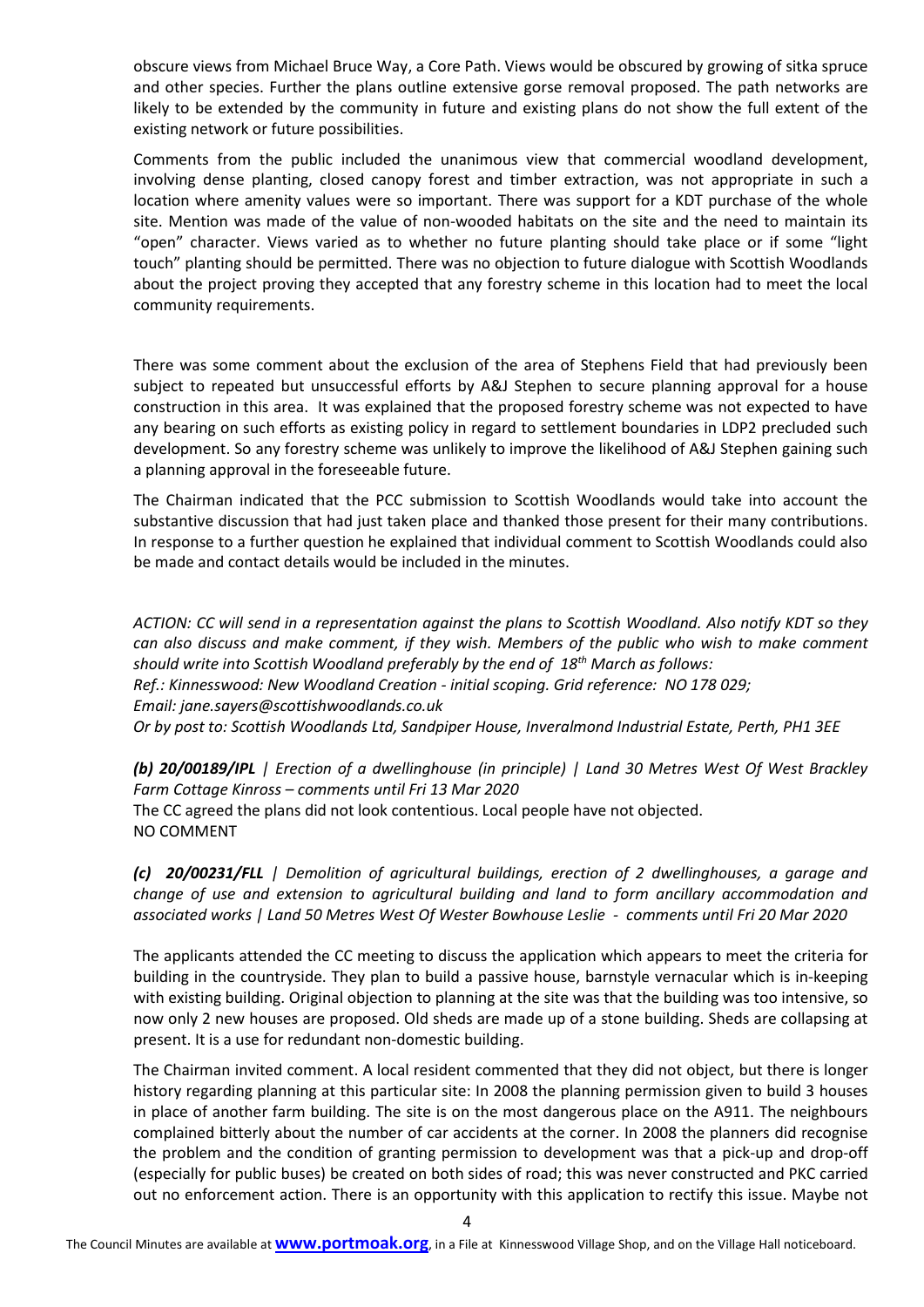on both sides, for eastbound traffic there is plenty room, but the westbound traffic there is a need for a space. The resident congratulated the applicants on keeping the old building. The applicants pointed out that there is a drop-off space created and provision on the drawing for this of approx. 11m. The access is farther along the existing exit so is further away from the blind dip and corner. Cllr D Morris commented that any new development of this type should accommodate space for walking or cycling and would be keen to modify the ground in front of house to show a cycle / walking route along the frontage but separated from the road. The Chairman applauded the applicants' engagement with the community as very laudable. The design looks good, but the road is not safe. M Barnacle has been requesting 40mph signs. In terms of the application itself there is no tangible reasons for concern about the building design. The one issue was the road safety: a ribbon development with access near a known danger spot. The CC will comment accordingly.

*(d) 20/00154/FLL | Alterations and extension to dwellinghouse, erection of a replacement garage and installation of a flue | Benarty Wester Balgedie Kinross KY13 9HE – comments until Fri 13 Mar 2020* 

There were no comments from WBalgedie residents. The CC have NO COMMENT.

*2. Progress with Developments: Westfield Community Liaison Committee: update on public availability of minutes of the Westfield Liaison Group meetings.* 

Cllr D.Morris, on behalf of the CC, had attended the Liaison meeting on 28 Feb and had organised some additional meetings to plan the potential off road walking/cycling route between Westfield and Ballingry and the vicinity of the M90. The Chairman of Liaison Committee, Malcolm Strang Steel, was also in attendance at this CC meeting. Brockwell & Hargreaves have agreed to fund a feasibility study for an off-road walking-cycling route and this is being progressed in discussion with George Lawrie. The minutes from the Westfield Community Liaison meetings appear on our CC website and Hargreaves are considering using the Kinross Newsletter to put out additional info. The Liaison Committee meetings are not open to the public, but any queries from individual citizens can be raised directly with Hargreaves. Any outstanding problems can be raised with the CC. Earlier in the day there had been a site visit to Earlsgate at Grangemouth where the new Brockwell/Hargreaves Energy from Waste facility is under construction. This provided a good insight into the issues that will arise with a big construction site at Westfield.

Comments from local residents included: that it looks like it will be late in 2020 that work starts. Just before Christmas one of the subcontractors of Brockwell energy went into liquidation, they are now planning to use a different contractor for Westfield. Instead of starting Apr/May, will probably now start Aug/Sep. Solar panels are still being looked at. Another resident asked if with oil price and market conditions this might have a bearing on the business case of the site. At Grangemouth site they have commercial customers who can use the electricity and steam. What they haven't got at Westfield yet is customers onsite who will require the heat and electrical energy potentially available from the EfW facility..

#### c. **Roads:**

a. Resident's email to Secretary re: additional yellow & black warning strips on bridge at Cut The CC agreed that this was an idea worth following up to avoid further damage and cost and also to ask whether a "ONE WAY PRIORITY" arrangement could be put in place at this location. *ACTION: WCllr M Barnacle to follow up and request this*

#### d. **Paths Group: to note progress.**

Paths are very wet so progress has been slowed. A member of the Paths' group in attendance commented that the paths group would welcome more volunteers, lot of track to cover and not enough people. Cattle